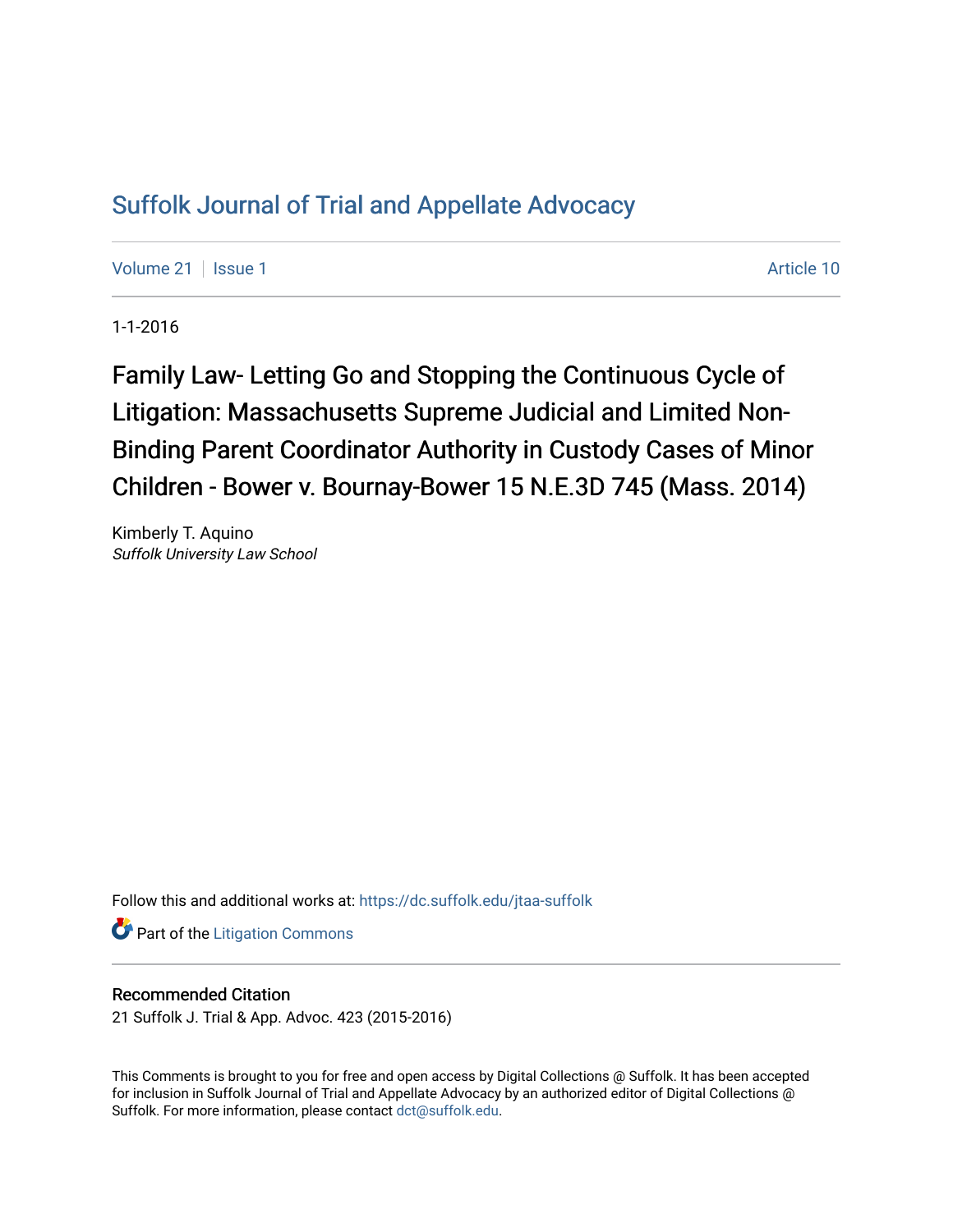## **FAMILY LAW- LETTING GO AND STOPPING THE CONTINUOUS CYCLE OF LITIGATION: MASSACHUSETTS SUPREME JUDICIAL COURT AFFIRMS SCOPE OF JUDICIAL AND LIMITED NON-BINDING PARENT COORDINATOR AUTHORITY IN CUSTODY CASES OF MINOR CHILDREN-BOWER** *V. BOURNAY-BOWER,* **15 N.E.3D 745 (MASS. 2014).**

To protect all litigants' access to justice, the Massachusetts Constitution provides that an individual has the right to seek recourse for all injuries or wrongs to persons, property, or character.<sup>1</sup> In domestic relation cases, recent trends have shown that parties tend to unanimously agree to alternative dispute resolutions ("ADR") rather than enduring protracted and expensive litigation.2 **By** preserving the legislative intent set forth in these provisions, all parties must agree to utilize a third-party mediator who possesses decision-binding authority, instead of completing

Id.

<sup>&</sup>lt;sup>1</sup> See MASS. CONST. pt. 1, art. XI. (providing right to remedy for wrongs). Article 11 of the Massachusetts Declaration of Rights states in full:

Every subject of the commonwealth ought to find a certain remedy, by having recourse to the laws, for all injuries or wrongs which he may receive in person, property, or character. He ought to obtain right and justice freely, and without being obliged to purchase it; completely, and without any denial; promptly, and without delay; comfortably to the laws.

<sup>2</sup>*See* Elizabeth F. Beyer, *A Pragmatic Look at Mediation and Collaborative Law as Alternatives to Family Law Litigation,* 40 **ST.** MARY'S L.J. 303, 309 n.23 (2008) (citing Marc Galanter & Mia Cahill, *"MAost Cases Settle* **":** *Judicial Promotion and Regulation Settlements, 46* STAN. L. REv. 1339, 1340 (1994)) (recognizing that 85% to 95% of family law cases mostly settle by using arbitration); *see also Preparing for Family Mediation,* AMERICAN BAR ASSOCIATION SECTION OF DISPUTE RESOLUTION, 2 (2012),

https ://www.americanbar.org/content/dam/aba/images/dispute resolution/Mediation Guide Fami ly.pdf (reaffirming mediation normally produces long-lasting solution using collaborative problem solving). *See generally* John Lande, *The Movement Toward Early Case Handling in Courts and Private Dispute Resolution,* 24 OHIO ST. J. ON DISP. RESOL. 81, 84 (2008) (stating most cases settle without trial through alternative means); Marc Galanter, *The Vanishing Trial: An Examination of Trials and Related Matters in Federal and State Courts,* 1 J. EMPIRICAL LEGAL STUD. 459, 461 (2004), http://epstein.wustl.edu/research/courses.judpol.Galanter.pdf (tracking steady increase in alternative dispute resolution methods replacing trial hearings).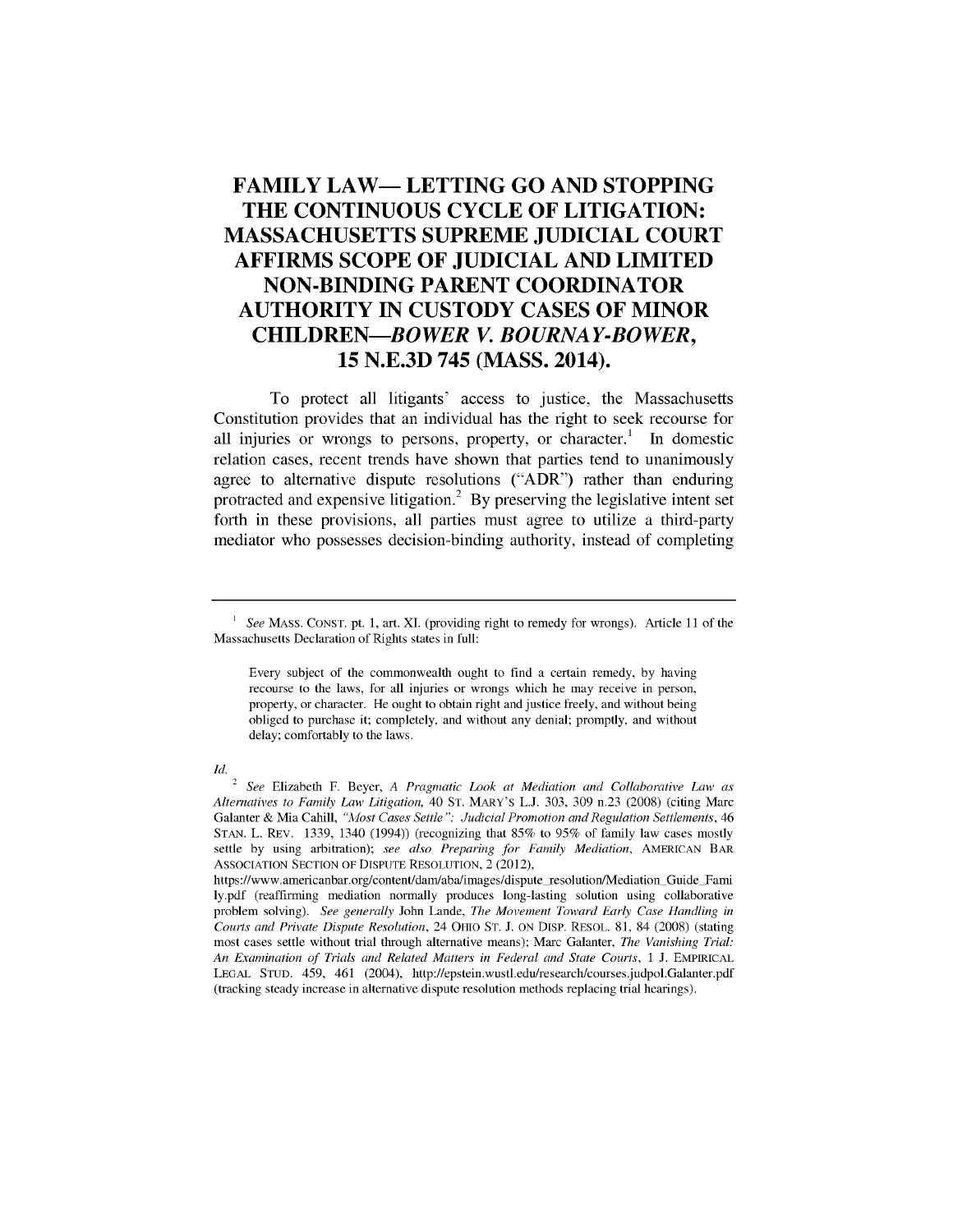the full course of a case.<sup>3</sup> In *Bower v. Bournay-Bower*,<sup>4</sup> the Supreme Judicial Court **("SJC")** considered whether a judge has the inherent judicial authority in appointing a parent coordinator to make binding agreements regarding child custody without unanimous consent of both parties.<sup>5</sup> After considering the operational boundaries of probate and family courts, the SJC held that the judge exceeded her inherent judicial authority in appointing a parent coordinator without the approval of both parties, thereby limiting the use of this essential tool and failing to recognize the issues plaguing the probate and family courts caused by overflowing dockets.<sup>6</sup> Additionally, this ruling opens the opportunity for creating standards for future litigation regarding the scope of authority, which will also be discussed in this case comment.

Michelle A. Bournay-Bower ("Boumay-Bower") and William **J.** Bower ("Bower"), parents of four minor children, filed for divorce in March of 2009 after nineteen years of marriage.<sup>8</sup> Following more than two years of litigation, a judgment for *divorce nisi* was entered, which included stipulations for shared legal custody of the parties' children. $9$  When judgment for divorce was entered in 2011, each party filed crosscomplaints for contempt alleging that the other failed to comply with terms set forth in the parenting plan.<sup>10</sup> Bower's complaint requested Bournay-Bower submit to parent coordination and be bound by the parent

*7 See In re* Moe, 432 N.E.2d 712, 717-19 (1982) (citing flexibility of judges in probate and family courts to protect best interests of parties).

**<sup>8</sup>***See Bournay-Bower,* 15 N.E.3d at 747 (indicating parties, initial start of divorce proceedings); *see also* Brief for Appellee William J. Bower at 5, Bower v. Bournay-Bower, 15 N.E.3d 745 (Mass. 2014) (No. SJC- 11478) (finalizing divorce in May 2011).

*<sup>3</sup> See* Brief of Appellant at 13-14, Bower v. Bournay-Bower, 15 N.E.3d 745 (Mass. 2014) (No. SJC- 11478) (agreeing use of parent coordinators permissible through unanimous consent).

<sup>4 15</sup> N.E.3d 745 (Mass. 2014).

*<sup>5</sup> Id.* at 745.

**<sup>6</sup>***Id.* at 752-53; *see Probate and Family Court Department Annual Report Statistics,* ADMINISTRATIVE OFFICE OF THE PROBATE AND FAMILY COURT (2015) [hereinafter *Probate and Family Court Department Annual Report Statistics]* http://www.mass.gov/courts/docs/courts-andjudges/courts/probate-and-family-court/summarystats20l5.pdf (last visited February 8, 2016) (tracking divorces filed in Massachusetts in 2015).

*<sup>9</sup>See Bournay-Bower,* 15 N.E.3d at 747 (detailing judgment of joint legal custody over minors). The parenting plan detailed holiday schedules and daily custody routines relating to the cooperation, consultation, and communication between the parties. Brief for Appellee, *supra* note 8, at 5.

**<sup>10</sup>** *See Bournay-Bower,* 15 N.E.3d at 747 (detailing facts of underlying case); Brief for Appellee, *supra* note 8, at 5 (detailing parties' complaints for contempt). Bower alleged that Bournay-Bower failed to consult him seventeen times on major matters involving the children, whereas Bournay-Bower alleged Bower failed to communicate with her about issues relating to their children's health and well-being four times. Brief for Appellee, *supra* note 8, at 6.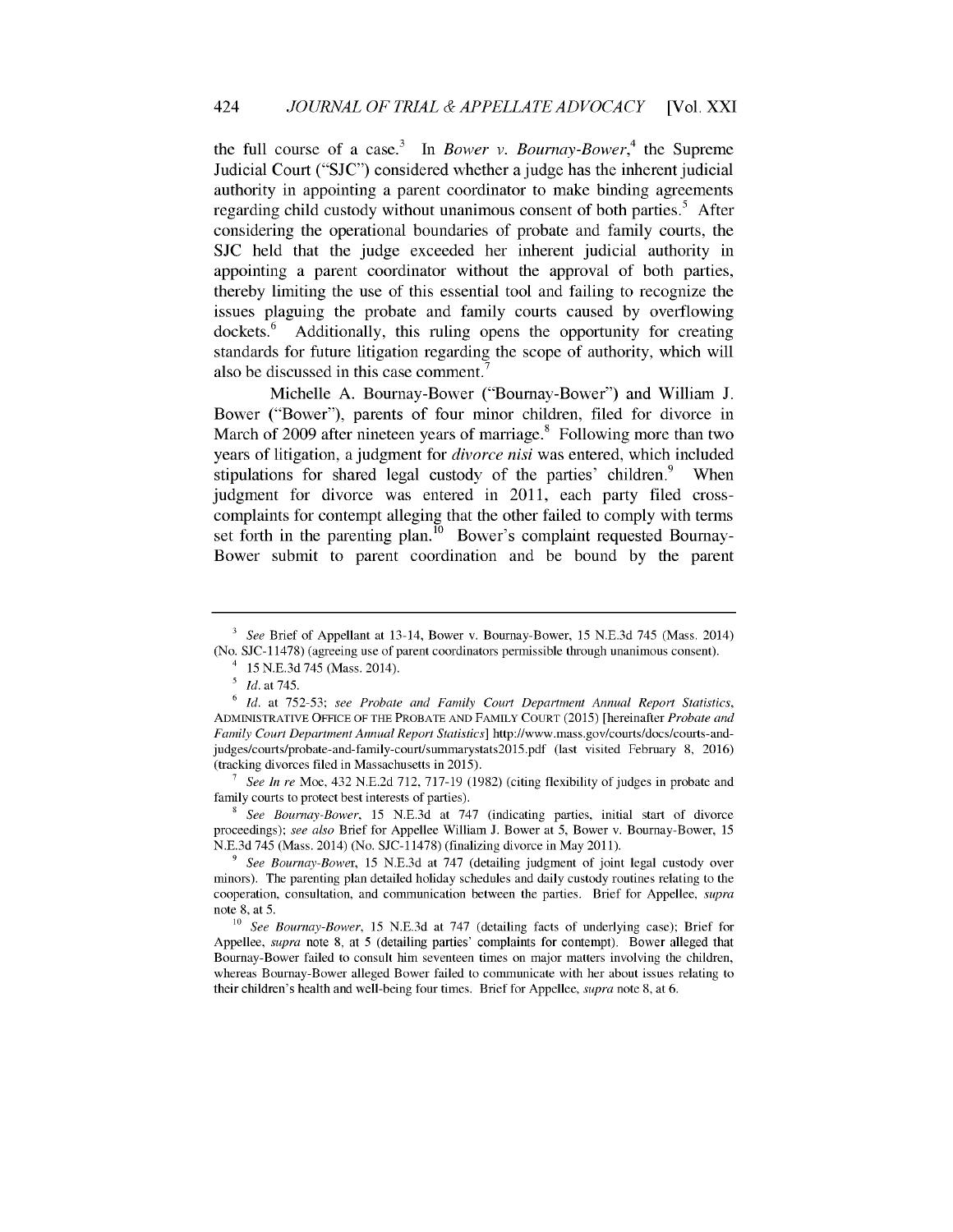$coordinates<sup>11</sup>$  The judge allowed Bower's motion, over Bournay-Bower's objection, and ordered the parties to submit to binding  $m$ ediation.<sup>12</sup>

After the appointment of the parent coordinator, the initial judge who presided over this matter retired and the ongoing case was reassigned to another judge.<sup>13</sup> On February 6, 2012, Bower filed complaints for contempt against Bournay-Bower alleging that she failed to comply with the Parent Coordinator's Agreement, as ordered by the first judge.<sup>14</sup> Upon reviewing the circumstances of the case, the succeeding judge adhered to the retired judge's decision with regards to binding mandatory alternate dispute resolution to resolve parenting time and custody issues.<sup>15</sup> response, Bournay-Bower challenged the judge's decision arguing it was outside the scope of judicial authority.<sup>16</sup> The SJC transferred this case *sua sponte,* and ultimately concluded that the judge surpassed her inherent

<sup>13</sup> See Bournay-Bower, 15 N.E.3d at 748 (explaining transition of judges during the case).

<sup>14</sup>*See* Brief of Appellee, *supra* note 8, at 4 (arguing that Bournay-Bower did not comply with agreement established by parent coordinator).

<sup>15</sup>*See Bournay-Bower,* 15 N.E.3d at 748 (reaffirming parent coordinator's binding authority given by previous judge); *see also* Brief of Appellant, *supra* note 3, at **8-9** (outlining parent coordinator's authority). The judge's Clarified Order specified that the Parent Coordinator has binding authority to issue rulings, but if either party was unsatisfied by the rulings, the unsatisfied party could obtain a contrary order from the court in the time between the Parent Coordinator's decision and when the decision was to be in effect. *See Bournay-Bower,* 15 N.E.3d at 748 (explaining scope of parent coordinator).

**<sup>11</sup>** *See Bournay-Bower,* 15 N.E.3d at 747 (stating Bower sought binding mandatory alternative dispute resolution). The judge declined to hear the contempt complaints and instead, she focused on appointing a parent coordinator and vesting her with binding authority. Id. The judge explained that she wanted to try to get "a system in effect" and "get out of this cycle where you gather up a bunch of stuff, you come in like a volcano overflowing, and all the bad stuff has actually already happened, and I can't get a handle on how it happened." Brief for Appellee, *supra* note 8, at **9-** 10.

<sup>12</sup>*See* Brief for Appellee, *supra* note 8, at 6 (granting authority to parent coordinator after both sides argued vigorously regarding parent schedule). The judge made it clear that the parties must follow the parent coordinator's decisions on matters of custody and visitation "as if they were court orders." *Bournay-Bower,* 15 N.E.3d at 748. In rendering this decision, Judge Harms believed it was more effective to appoint a parent coordinator, "before ... [he spends] seven hours listening to 17,000 complaints." Brief for Appellee, *supra* note 8, at 8.

**<sup>16</sup>***See Bournay-Bower,* 15 N.E.3d at 751 (describing Bournay-Bower's argument for refusing binding parent coordinator's binding decisions). Bournay-Bower contested the judge's decision on grounds statute of court rule that exists making it permissible to compel a party to adhere to decisions of a parent coordinator absent agreement of both parties. Id. Conversely, Bowers asserted that parent coordinators are commonly utilized in Massachusetts Probate and Family Courts, and therefore, the judge's discretion was proper because there was no statute that prohibited such action. *Id.* The judge issued a *Clarified Order* as final judgment, however, within it, she acknowledged Bournay-Bower's right to appeal her authority. Brief of Appellant, *supra* note 3, at **9-** 10.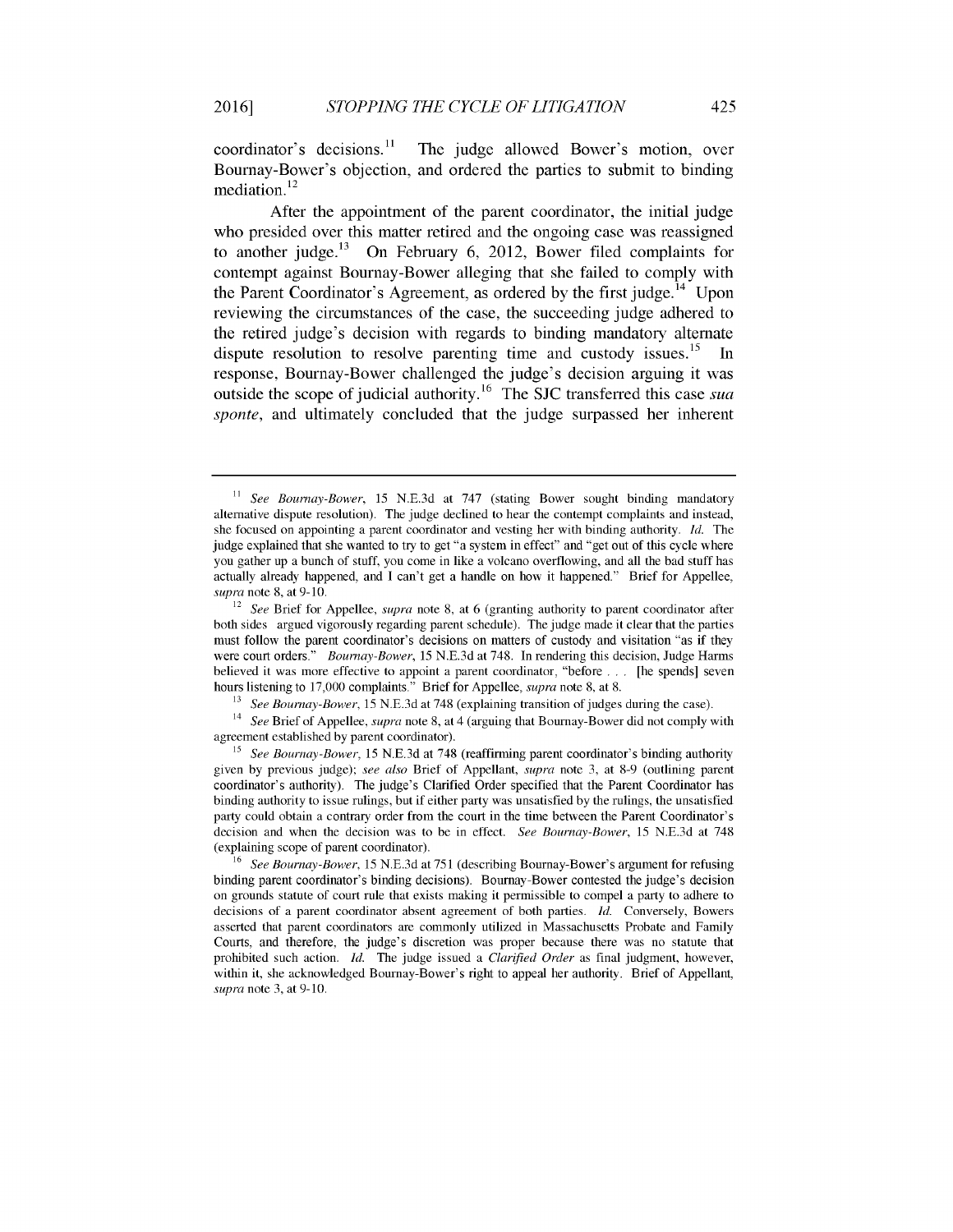authority, thus making it an unlawful delegation of her judicial authority.<sup>17</sup> The SJC vacated the order of granting the parent coordinator binding authority and any subsequent orders that are determined by parent coordinators without consent of both parties shall have no effect.<sup>18</sup>

With divorce becoming increasingly common in the United States, ADR is being utilized with increased frequency in family law cases in order to preserve limited judicial resources and unburden back-logged courts.<sup>19</sup> Modern American family dynamics of recent years pushed this particular ADR phenomenon into focus, forcing the judicial system to turn to ADR services to preserve an over-extended court system's resources.<sup>20</sup>

<sup>20</sup>*See* Nancy Ver Steegh, *Family Court Reform and ADR: Shifting Values and Expectations Transform the Divorce Process,* 42 FAM. L. Q. 659, 659-61 (2008) (explaining how overextended and declining court resources encourages ADR services in child custody proceedings); *see also Bar Association of Norfolk County Programs for 2015/2016: Conciliation Program of the Bar Association of Norfolk County,* NORFOLK BAR ASSOCIATION,

<sup>17</sup>*See Bournay-Bower,* 15 N.E.3d at 748 (determining order was so broad in scope, thus constituting unlawful delegation of judge's inherent authority).

<sup>&</sup>lt;sup>18</sup> See id. (vacating order appointing parent coordinator as well as subsequent judgment). The SJC ruled that the inherent powers of the Commonwealth have particular boundaries that must align with the individual right to the "impartial interpretation of laws and administration of justice." *Id.* at 753 (quoting MASS. CONST. pt. 1, art. XXIX). The SJC believes that judicial powers should not be exercised in a manner that undermines constitutional rights. *Id.* at 748.

*<sup>19</sup> See* Marsha Garrison, *Reviving Marriage: Could We? Should We?,* 10 J.L. & FAM. STUD. 279, 283-88 (2008) (explaining no-fault divorce, immaturity, social norms attributing to United States' high divorce rate). Throughout the past several years, Massachusetts has experienced a staggering influx of divorce cases filed, as well as other family law matters. *See Probate and Family Court Department Annual Report Statistics, supra note 6 (detailing amount of divorce* cases filed). In 2004, there were 19,764 divorces and by 2015, there were 23,954 filings. *Id.; Probate and Family Court Department Annual Report Statistics Fiscal Year Ending 2004,* ADMINISTRATIVE OFFICE OF THE PROBATE AND FAMILY COURT (2004),

http://www.mass.gov/courts/docs/courts -and-judges/courts/probate-and- family-court/stats2004 combined.pdf; *see* Loebel v. Loebel, 933 N.E.2d 1018, 1023 (Mass. App. Ct. 2010) (describing how judge adopts GAL's suggestions to appoint parent coordinator for mediations between parents); R.S. v. M.P., 894 N.E.2d 634, 636 (Mass. App. Ct. 2008) (using mediation for custody issues); D.C. v. J.S., 790 N.E.2d 686, 689 (Mass. App. Ct. 2003) (emphasizing judge's belief that mediation was indispensable to managing split family). Jurisdictions outside of Massachusetts have also put an emphasis on appointing neutral third parties to resolve family and probate matters. *See* CAL. CIV. PROC. CODE § 638 (2016) (establishing judge's ability to appoint referees when parties agree); COLO. REV. STAT. *§* 14-10-128.1(2015) (promulgating courts can appoint parenting coordinator if in children's best interest, regardless of parent consent); LA. REV. **STAT.** *§* 9:358.1-358.9 (2015) (allowing court to appoint parent coordinator); MINN. STAT. *§* 518.1751 (2015) (permitting court to appoint parenting time expeditor); N.C. GEN. STAT. *§* 50-91 (2015) (establishing court may appoint parenting coordinator during child custody actions); OKLA. **STAT.** tit. 43, *§* 120.3 (2015) (allowing court to appoint parenting coordinator on its own motion); S.D. CODIFIED LAWS *§* **25-4-63** (2015) (granting court's ability to appoint parenting coordinators to assist in resolving contentious issues); TEX. FAM. CODE *§§* 153.0071 (2015) (permitting court to refer suit to arbitration under certain circumstances); *see also* Jordan v. Jordan, 14 A.3d 1136, 1153 n.14 (D.C. 2011) (referencing thirty jurisdictions in twenty-seven states using statutes or court rules in appointing coordinators).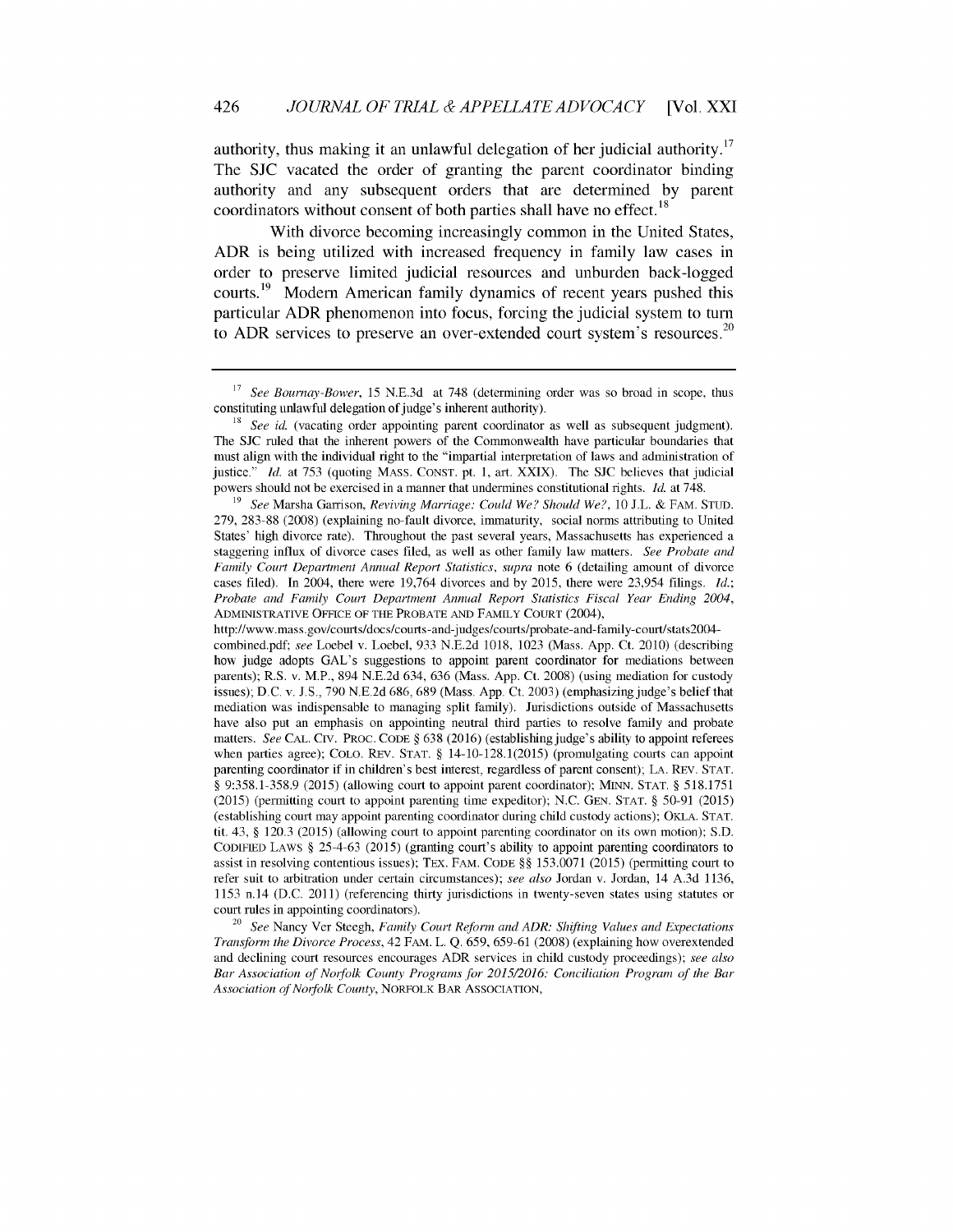The numerous family law and domestic relation matters have created court congestion and has led to increased usage of ADR methods.<sup>21</sup> Courts favor ADR because they are experiencing a substantial increase in the number of pro se parties.<sup>22</sup> Moreover, courts recognize that using ADR methods aids litigants in arriving at solutions more efficiently while protecting the best interests of the parties' children by decreasing stressful, high-conflict litigation during a child's formative years where they are most at risk for experiencing resounding traumatic harm to their well-being.<sup>23</sup> The reverberating effects of constant, high-conflict litigation effects children long after their formative years of development, and can stress the nuances of parent-child relationships. 24

<sup>24</sup>*See* Joan B. Kelly, *Psychological and Legal Interventions for Parents and Children in Custody and Access Disputes: Current* Research *and Practice,* 10 VA. J. SOC. POL'Y & L. 129, 139 (2002) (comparing parent-child relationships between litigation with mediation methods). A study found divorced and separated parents who use mediation to resolve parenting disputes were

http://www.norfolkbarassn.org/programs/ (last visited February 8, 2016) (detailing conciliation program in ADR aimed at combatting court congestion by *pro se* litigants).

<sup>21</sup> *See* CHARLES P. KINDREGAN, JR. **ET** AL., 2 MASS. PRACTICE, FAMILY LAW AND PRACTICE *§* 42:4 *Appointment of Parent Coordinators,* Westlaw (database updated Aug. 2015) (discussing alternative avenues for resolution in over-crowded family and probate courts).

<sup>22</sup>*See id.* (discussing policy reasons for appointing parent coordinators in divorce proceedings). Due to budget cuts, the number of law clerks has been significantly reduced, hurting the ability of judges to research and prepare decisions and findings in a timely manner. *See* Dan Ring, *Massachusetts Courts in Crisis Thanks to Recent Budget Cuts, Top Judges Say,* MASSLIVE (Apr. 12, 2012, 9:33 PM),

http://www.masslive.com/news/index.ssf/2012/04/top\_massachusetts\_judges\_said.html (detailing effects of budget cuts on family court resources. Consequently, Paula M. Carey, Chief Justice of the Probate and Family Court, believes "[judges] really can't deliver justice the way it should be." *Id.* 

**<sup>23</sup>** *See* Dana **E.** Prescott, *When Co-Parenting Falters: Parenting Coordinators, Parents-In-Conflict, and the Delegation of Judicial Authority,* 20 ME. BAR.J. 240, 241 (2005) (explaining progressive trends for using parent coordinators). Generally, there are four driving factors that pressure the court into utilizing parent coordinators. *Id.* First, economic costs of divorce and family dislocation drive the rates of private civil litigation and force parties to court. *ld.* Second, chronic conflict between parents places their children at risk for resounding traumatic emotional, economic, academic, physical, and psychological harm to their well-being. *ld.* Third, family and probate courts are overwhelmed, and lack the immediate resources necessary to protect a child's best interest during divorce proceedings. *ld.* Finally, parent coordinating helps minimize conflict and promote parental cooperation, which cuts the costs on re-litigation rates. *Id.; see* Elizabeth Kruse, *ADR, Technology, and New Court Rules – Family Law Trends for the Twenty-First Century,* 21. J. AM. ACAD. MATRIM. L. 207, 216 (2008) ("According to AFCC Task Force on Parenting Coordination, the essential purpose of parenting coordination, 'is a child-focused alternative dispute resolution process in which a mental health or legal professional with mediation training and experience assists high-conflict parents to implement their parenting plan by facilitating the resolution of their disputes in a timely manner...'.''). Seventy-five percent of children experience divorce by age three, and more than half by age six. Kruse, *supra,* at 215-16. Chronic, high-conflict litigation between disputing parents presents a strong probability of longterm negative effects on the children like depression, anxiety, and posttraumatic stress disorder. *Id.* at 216.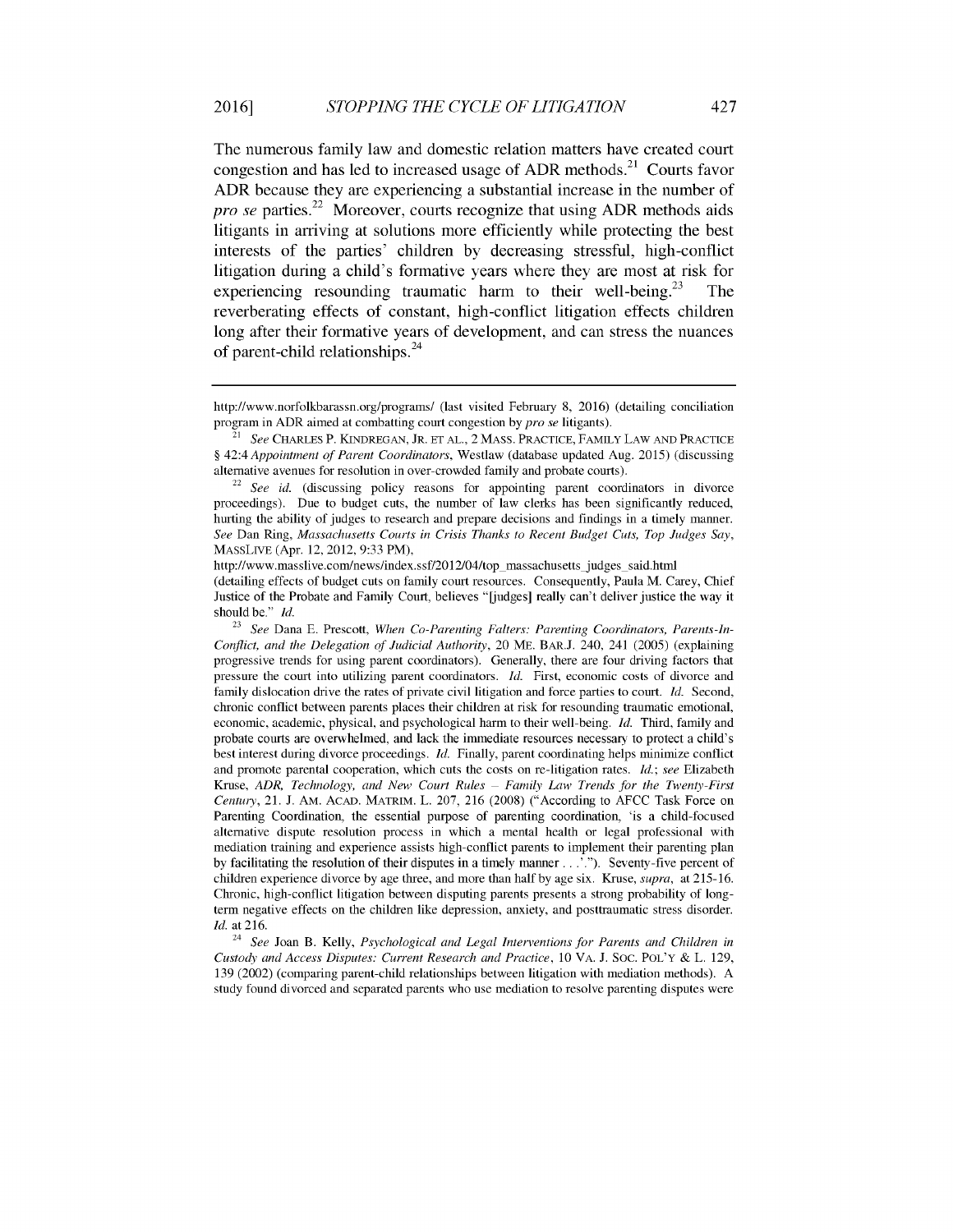### 428 *JOURNAL OF TRIAL & APPELLATE ADVOCACY* [Vol. XXI

Recognizing the increasing popularity and positive results from using parent coordinators, some states set specified parameters defining their role as "quasi-judicial officers."<sup>25</sup> Typically, a parent coordinator assists litigants in reaching resolutions for disagreements pertaining to decisions involving children, such as their child's education, activities, and discipline.<sup>26</sup> The parent coordinator's main goal is to facilitate decisionmaking, which helps families avoid going through the emotional and lengthy process of the adversarial court system, so that the children's lives can proceed as seamlessly and conflict-free as possible.<sup>27</sup> Furthermore, by using parent coordinators, judges have an efficient and effective alternative to handle contentious cases that also saves litigants from paying legal fees many can ill afford. $^{28}$ 

Despite the increasing use of parent coordinators in family law proceedings, Massachusetts lacks a statute or a court rule recognizing the role—and boundaries—of a parent coordinator in the courtroom.<sup>29</sup>

29 *See* MASS. SUP. JUD. CT. R. 1:18 (governing rules for court-connected dispute resolution

more involved with their children twelve years after the high-conflict disputes compared to parents who litigated their grievances regarding their children. Id.

<sup>&</sup>lt;sup>25</sup> See AFCC Task Force on Parenting Coordination, *Special Issue: Child Protection in the 21st* Century: *Special Report: Parenting Coordination: Implementation Issues,* 41 FAM. CT. REV. 533, 557-58 (2003) (determining Massachusetts parent coordinators to be "quasi-judicial officers"). Proposed legislation delegates parent coordinators as quasi-judicial officers, "with continuing authority to act during the designated term of service." Id. at 558. Although legislation is pending, enough Massachusetts cases involving parent coordinators encouraged this official, broader, and authoritative title. *Id.*

**<sup>26</sup>***See id.* at 543-45 (explaining issues parent coordinator is can assist in resolving); *see also* Katzman v. Healy, 933 N.E.2d 156, 160 (2010) (acknowledging unexpected events, like health emergencies, should be incorporated into parent agreements). Parenthood is not neatly divided into clean-cut sleeping, waking, and school categories, and parent agreements should allow room for fluidity in unplanned occurrences. AFCC Task Force on Parenting Coordination, *supra* note 25, at 543-45. ADR promotes parental cooperation in the face of unexpected events and emergencies that can be nearly impossible to address by going through the adversarial system of family court. *See id.* at n.6 (agreeing that parent coordinator would be appropriate resource when considering modifying custody).

<sup>27</sup>*See* PHILIP M. STAHL, CONDUCTING CUSTODY EVALUATIONS: FROM BASIC TO COMPLEX ISSUES 160 (Kassie Graves et. al. eds., 2011) (elaborating on parent coordinator's major objectives). Parent coordinators strive to unclog congested court dockets from high-conflict families by focusing on seeking resolutions in a timely manner. Id. More importantly, parent coordinators assist families in resolving their differences more quickly, thus allowing children to manage the nuances of their evolving family dynamic and transition successfully. Id.

<sup>28</sup>*See* Ver Steegh, *supra* note 20, at 671 (detailing high fees for litigation procedures); *see also* Robert H. Mnookin & Lewis Kornhauser, *Bargaining in the Shadow of the Law: The Case for Divorce,* 88 YALE L.J. 950, 971-73 (1979) (detailing transaction cost of divorce). Calculating legal fees in family law proceedings is difficult to measure because in divorce, costs generally tend to be higher when minors are involved, due to the fact that the parties and court must consider the additional intense emotional allocation issues associated with custody proceedings. *See* Mnookin & Kornhauser, *supra* at 972-73 (discussing costs associated with divorces).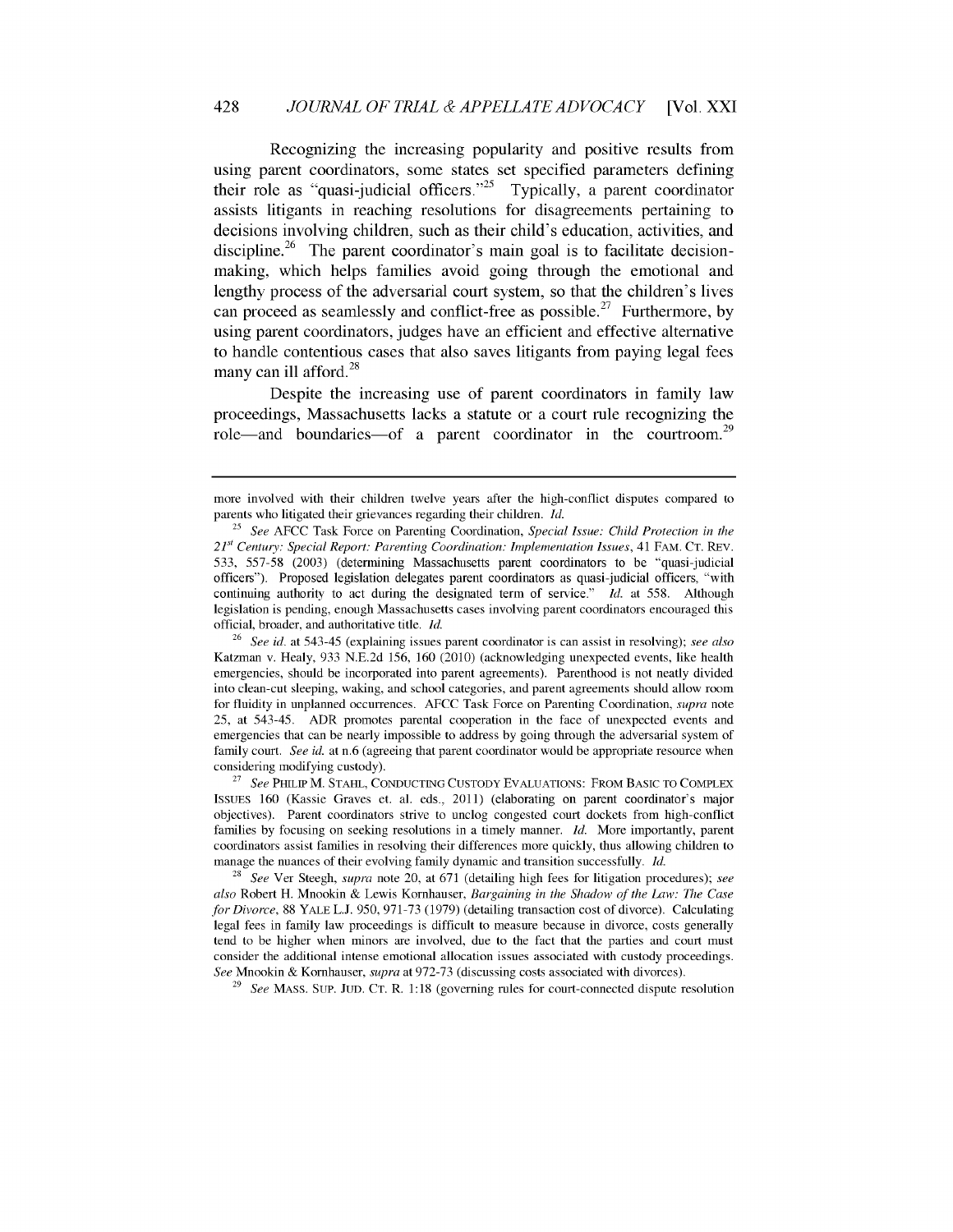Nevertheless, Massachusetts routinely recognizes their role, and uses this method accordingly, making use of parent coordinators in Massachusetts's family courts increasingly common.<sup>30</sup> Rather than increasing conflict by constantly going through the adversarial system, parent coordinators have the potential to decrease the conflict that arises in family court because they are able to expedite the process of arriving at a workable agreement between both parties. $31$  Since Massachusetts does not have a definitive set of statutes, governing laws, or court rules addressing the role of parent coordinators, the Commonwealth uses other jurisdictions' viewpoints and definitions of parent coordinators to help with determining their roles and expectations **.32**

In *Bower v. Bournay-Bower,* the SJC considered whether granting a court appointed parent coordinator with binding authority absent a unanimous agreement from both parties was within the judge's judicial

**<sup>31</sup>***See* Barter, *supra* note 30 (using parent coordinators promotes workable agreements between parties instead of extended litigation).

429

services). Rule 1:18 sets forth a comprehensive scheme for ADR services, but does not define the boundaries or maximum authority parent coordinators have in family and probate court issues. *See id.* at 6(d) (permitting any Trial Court authority to mandate dispute resolution in civil cases).

**<sup>30</sup>***See Healy,* 933 N.E.2d at 159 (illustrating how judge accepted guardian's scheduling recommendation to judge); Lobel v. Lobel, 933 N.E.2d 1018, 1023 n.6 (Mass. App. Ct. 2010) (suggesting use of parent coordinator regarding custody decisions related to child permitted); Tammaro v. O'Brien, 921 N.E.2d 127, 129 (Mass. App. Ct. 2010) (determining parent coordination needed in addressing separation agreement); R.S. v. M.P., 894 N.E.2d 634, 638 n.8 (Mass. App. Ct. 2008) (appointing parent coordinators provides convenient and efficient decision making resolutions); *see also* Andrea R. Barter, *Commonwealth looks to legitimize roles of parent coordinators who strive to help divorcing families,* MASS. LAW J., Nov. 2003, http://www.massbar.org/publications/lawyers-journal/2003/november/commonwealth-looks-tolegitimize-roles (finding families who agree to parent coordination increases favorable outcomes). Multiple ADR services are not effective enough to alleviate issues arising from high-conflict divorce. Barter, *supra.* However, parent coordination serves as an alternative to end "the revolving door of litigation." *Id.*

**<sup>32</sup>***See generally* Jordan v. Jordan, 14 A.3d 1136, 1153 (D.C. 2011) (naming thirty jurisdictions that appoint parent coordinators through statute or court rule). Other jurisdictions make the role of a parent coordinator a hybrid of mediation and arbitration. *Id.* at 1153. If resolution is futile, the parent coordinator has authority to issue a binding decision. ld. *See generally* MINN. STAT. § 518.1751(lb)(c) (2001) ("a neutral person [is] authorized to use a mediation-arbitration process to resolve parenting time disputes [and the] parenting time expeditor shall [make a decision] resolv[ing] [the] dispute"); ARIZ. FAM. L. PROC. R. 74(B) (2015) ("The court may appoint a third party as a parenting coordinator.., only if each parent has agreed to the appointment . . . the parents agree to be bound by the decisions made by the parenting coordinator."). *Compare* FLA. STAT. § 61.125(1) (2015) (binding decisions must be limited within the scope of the court's order), *with* N.C. GEN. STAT. § 50-92(b) (2013) ("the court may authorize a parenting coordinator to decide issues regarding the implementation of the parenting plan that are not specifically governed by the court order and which the parties are unable to resolve. The parties must comply with the parenting coordinator's decision until the court reviews the decision.").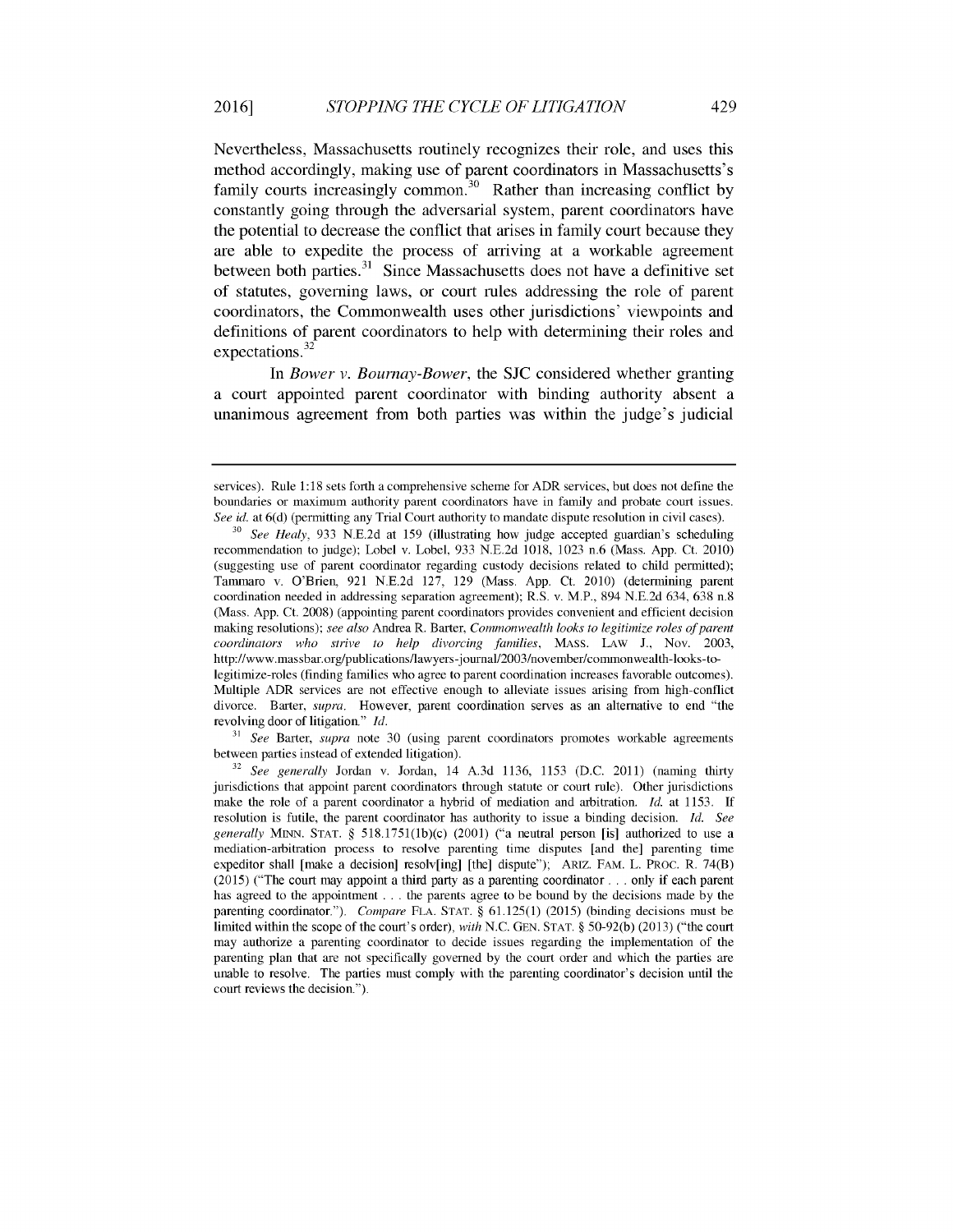scope of authority. $33$  The SJC examined the breadth of judicial decisionmaking authority and determined that the powers vested within those appointed are vital to maintaining an effective and efficient judicial system. $34$  In effect, the Massachusetts legislature vested the Probate and Family Courts with exclusive jurisdiction to decide contested issues concerning the care, custody, and maintenance of minor children in divorce actions.<sup>35</sup>

In confronting emotional and difficult issues, such as custody, judges must keep the best interests of the children at the forefront of their decision. $36$  Addressing such sensitive issues provides family and probate judges with an inherent authority to refer parties to parent coordinators when dealing with issues pertaining to minor children.<sup>37</sup> Based on the parties' long history demonstrating their inability to parent cooperatively, the judge appointed a parent coordinator to make binding decisions regarding their custody issues, but the SJC held that doing so

**<sup>33</sup>***See Bournay-Bower,* 15 N.E.3d at 751 (detailing Boumay-Bower's challenge of judge's Clarified Order without unanimous agreement from both parties).

<sup>34</sup>*See* Brief for Amici Curiae Massachusetts Law Review Institute, Community Legal Services and Counseling Center, Greater Boston Legal Services, Harvard Legal Aid Bureau, Justice Center of Southeast Massachusetts, Metrowest Legal Services & The Second Step at 10, Bower v. Bournay-Bower, 15 N.E.3d 745 (2014) (No. SJC-11478) [hereinafter Brief for Amici Curiae], *available at* http://masscases.com/briefs/sjc/469/469mass690/SJC-

<sup>11478 05</sup> Amicus MA Law Reform Brief.pdf ("To ensure fairness when people avail themselves of [the court's 'awesome powers over the life, liberty and property of every citizen'], the court system maintains robust procedural safeguards, and judges are selected by a process that involves careful scrutiny of qualifications and temperament."). The court system's judicial function is fundamental to the Government's structure. Id.; *see* Superintendent of Belchertown State Sch. v. Saikewicz 370 N.E.2d 417, 433 (2008) (appointing guardian ad litem to protect best interests of persons within powers of probate court). *But see* Standing Order 1-06: Case Management and Time Standards for Cases Filed in the Probate and Family Court Department (2006) [hereinafter *Standing Order 1-06], available at* http://www.mass.gov/courts/ case-legalres-/rules-of-court/probate/pfc-orders/1-06.html (encouraging parties to reach agreement during pre-trial).

**<sup>35</sup>***See* MASS. GEN. LAWS ch. 215, § **2-6** (stating family court's jurisdictional boundaries concerning child's care, custody, and maintenance). A reason why Massachusetts probate and family courts are so overworked and congested is because they handle increasingly complex cases and have jurisdiction over all domestic relation matters. *See* Barbara A. Babb, *Special Issue: Unified Family Court: Reevaluating Where We Stand: A Comprehensive Survey of America's Family Justice Systems,* 46 FAM. **CT.** REv. 230, 232-33 (2008) (noting different forms of family court in United States).

**<sup>36</sup>***See supra* notes 23-24 and accompanying text (highlighting negative effects on minor children caused by high-conflict disputes); *see also* Blixt v. Blixt, 774 N.E.2d 1052, 1060 (Mass. 2003) (considering best interests of child in weighing decision to grant sole custody to mother); Custody of Kali, 792 N.E.2d 635, 638 (Mass. 2003) (considering parental roles when deciding best interest of child).

**<sup>37</sup>***See In re* Moe, 432 N.E.2d 712, 717-19 (1982) (citing flexibility of judges in probate and family courts to protect best interests of parties).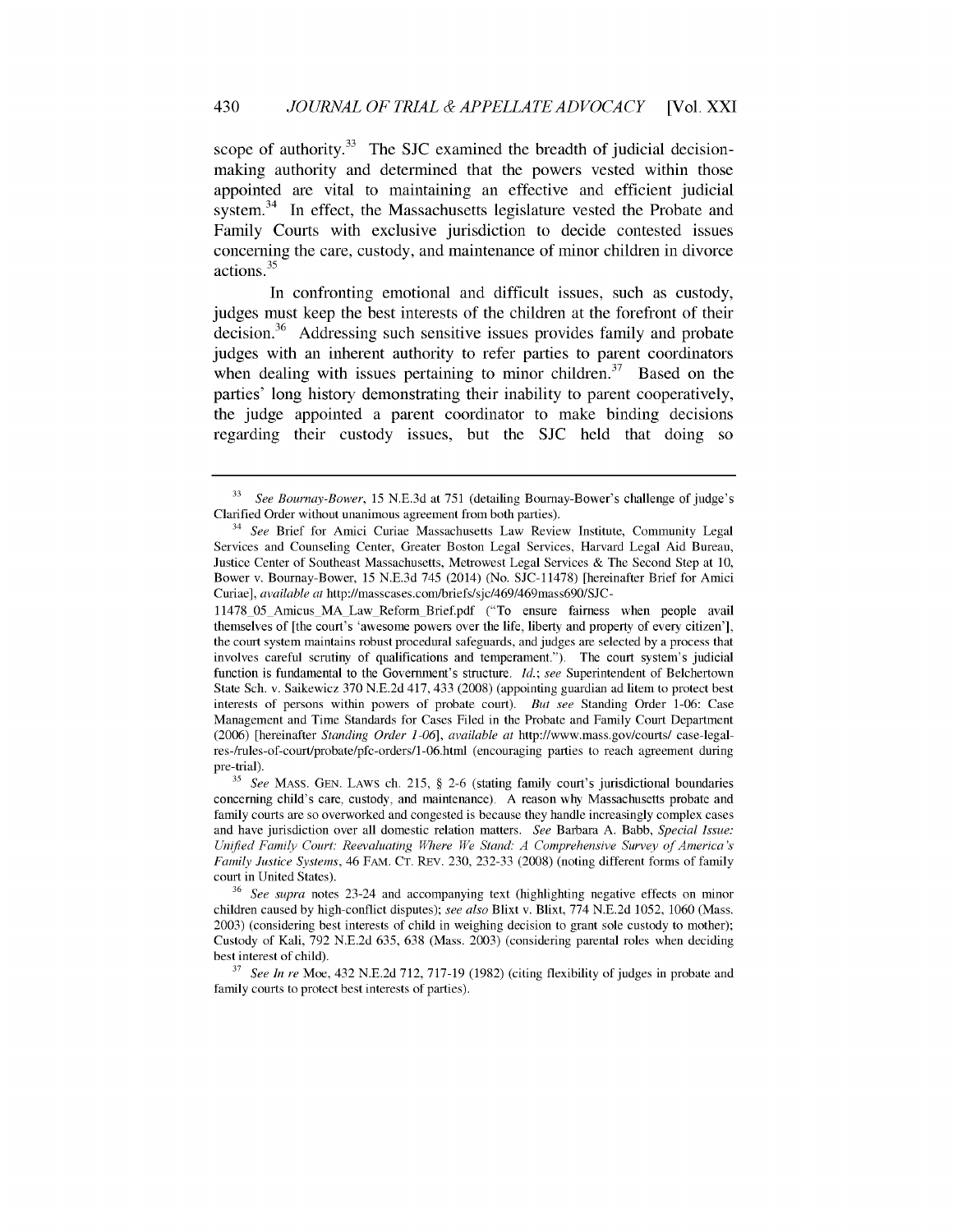impermissibly passed the core of "binding decision-making authority" to a third party when that authority must remain solely with the court.<sup>38</sup>

In this instant case, the SJC found that appointing a parent coordinator and making the coordinator's decision binding was not appropriate because both parties did not agree to be bound by the parent coordinator's decisions and treat the decisions as if they were court orders.<sup>39</sup> The SJC believed that compelling Bournay-Bower to submit to a parent coordinator's binding decision violated Article 29 of the Massachusetts Declaration of Rights, and the right to seek recourse as provided by Article 11.<sup>40</sup> Ignoring Bournay-Bower's right to seek recourse under the law, and instead compelling her to submit to binding-decisions of a parent coordinator rather than a judge, made the appointment of a parent coordinator unconstitutional.<sup>41</sup> The SJC highlights that judges have authority and obligation to make a decision, rather than passing off that judgment to a third-party individual. $42$ 

<sup>42</sup>*See* Gustin v. Gustin, 652 N.E.2d 610, 612 (Mass. 1995) (recognizing judges do not have power to compel parties to binding arbitration); *see also* Gill v. DiGiovanni, 612 N.E.2d 1205, 1206 (Mass. 1993) (binding separation agreement gives no right to compel or elect arbitration);

**<sup>38</sup>***See Bournay-Bower,* 15 N.E.3d at 754 (binding parties to parent coordinator authority does not fall within judge's inherent authority); *see also* Gustin v. Gustin, 652 N.E.2d 610, 612 (Mass. 1995) (prohibiting judge from compelling parties to submit to binding arbitration without mutual consent). *But see* Eccleston v. Bankosky, 780 N.E.2d 1266, 1275 (Mass. 2003) (providing for equitable relief for a vulnerable class); sources cited *supra* note 20 (explaining benefits of ADR in probate and family court). Tailoring probate and family court's flexible inherent powers is appropriate when the interests of justice are served to protect vulnerable children who are involved in parties' disputes. *Eccleston,* 780 N.E.2d at 1275. *But see* Brief for Appellee, *supra* note 8, at 23 (clarifying Judge's intentions of parent coordinator authority). The Judge did not intentionally forfeit her delegation duties, but rather appointed a parent coordinator in hopes to offer the parties an expeditious process, in contrast to the lengthy court proceedings. *See* Brief for Appellee, *supra* note 8, at 16 (explaining Judge Harms reason for appointing a parent coordinator). The Judge hoped that a parent coordinator could serve as a positive coach for the parties and settle their disputes before going to court because, "if it's not big enough to fight about, then you let it go." *ld.* (internal quotations omitted).

**<sup>39</sup>***See Bournay-Bower,* 15 N.E.3d at 748 (explaining holding regarding both parent's consent).

**<sup>40</sup>***See Bournay-Bower,* 15 N.E.3d at **753** (2014) (explaining rights evoked by judge's order to submit to parent coordinator's decisions); *see also* **MASS.** CONST. pt. 1, art. 29 ("It is essential to the preservation of the rights of every individual, his life, liberty, property, and character, that there be an impartial interpretation of the laws, and administration of justice. If is the right of every citizen to be tried by judges as free, impartial, and independent as the lot of humanity will admit.").

*<sup>41</sup>See* MASS. CONST. pt. 1, art. XI (protecting citizen's due process rights, providing recourse for injuries to or wrongs to persons). *But see* Jordan v. Jordan, 14 A.3d 1136, 1160 (D.C. 2011) (holding parent coordinator decisions do not violate parent's due process rights). The procedural due process requirement is flexible and adapts to the particular issues at hand. *Jordan,* 14 A.3d at 1159. A parent coordinator only exercises power in limited capacity during day-to-day disputes because they require immediate resolution, which one cannot receive in court proceedings. *Id.*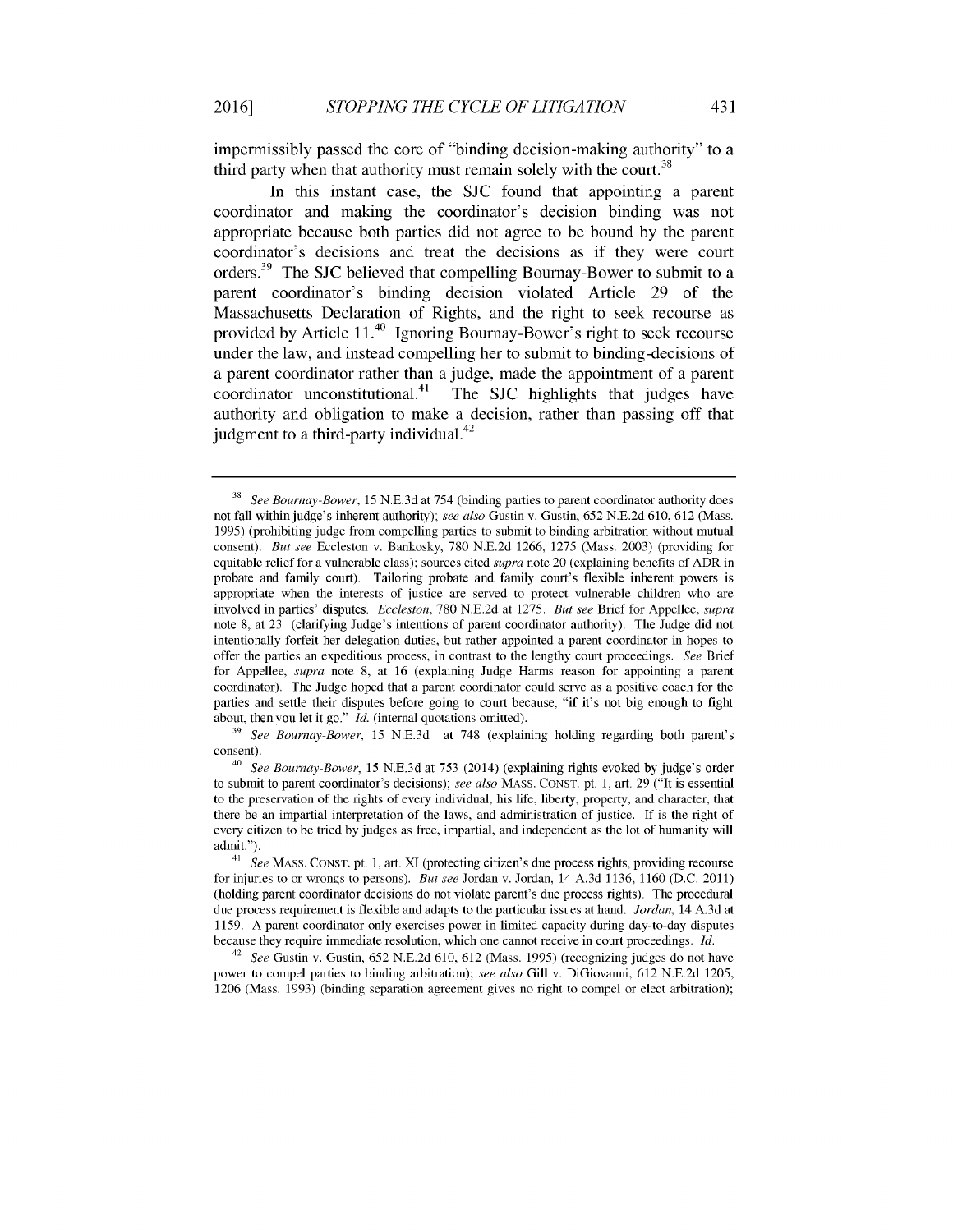### 432 *JOURNAL OF TRIAL & APPELLATE ADVOCACY* [Vol. XXI

Probate and family judges utilize their flexible, inherent authority to appoint parent coordinators under appropriate circumstances; therefore, the SJC's reasoning fails to recognize the realities plaguing the probate and family courts as it limits the judges' abilities to conserve the court's declining resources and lengthens the times it takes to resolve cases efficiently to allow for families to heal. $43$  Instead of appropriately acknowledging the progressive trends of family and probate courts' use of ADR methods, the SJC concluded that in order to act in the best interests of persons involved, appointing a parent coordinator and allowing their decisions to be binding was unlawful because there was not unanimous consent; however , this is problematic because the contentious nature of family law matters can cloud the better judgment of the parties, making unanimous consent unachievable in many cases.<sup>44</sup>

Although parties to domestic relations action possess the ability to exercise their constitutional right to be offered a fair hearing before the court, this decision fails to consider the interests of *all* persons involved, namely, the children. $45$  Chronic conflict between parents places the children, who are essentially the center of the issue and most effected, at

*<sup>43</sup>See* Ver Steegh, *supra* note 20, at 669-70 (emphasizing importance of ADR methods to preserve overextended probate and family courts); *see also* D.C. v. J.S., 790 N.E.2d 686, 689 (Mass. App. Ct. 2003) (relaying trial judge's emphasis on mediation). Parent coordinators alleviate the already over-crowded family and probate court system by providing effective and efficient resolutions regarding the welfare of minors. *See* Sullivan, *supra* note 42, at 58-60 (describing role of parenting coordinators).

*<sup>44</sup>See Bournay-Bower,* 15 N.E.3d at 754 (determining unlawful delegation of judicial authority violated Bournay-Bower's best interests); *see also supra* note 18 and accompanying text (suggesting authoritative powers given to parent coordinator was so broad in scope, it was unlawful). *But see* Ver Steegh, *supra* note 20, at 669-70 (using ADR services allows for efficient resolutions in custody disputes).

Julia Reischel, *'Parent coordinators' Unique form of post-divorce ADR embraced by some, denounced by others,* MASS. LAW. WKLY., June 1, 2009,

http://www.masslawyersweekly.com/2009/06/01/8216parent-coordinators/ (suggesting parent coordinator's inappropriate authority in family court). *But see* Kimberly C. Emery & Robert **E.** Emery, *Who Knows What is Best for Children? Honoring Agreements and Contracts Between Parties Who Live Apart, 77 LAW & CONTEMP. PROBS. 151, 172 (2014) (noting judges have* authority to rule in best interest of parties' children); Matthew J. Sullivan, *Parenting Coordination: Coming of Age?,* 51 FAM. **CT.** REv. 56, 56 (2013) (pointing out benefits, like efficiency, when using ADR methods).

*<sup>45</sup>See* CHARLES P. KINDREGAN, JR. **ET** AL., 2 MASS. PRACTICE, FAMILY LAW AND PRACTICE § 43:4 *Obtaining Records,* Westlaw (database updated Aug. 2015) (discussing release forms for confidential information). Inherent judicial authority permits the judge to determine whether a coordinator is beneficial in solving a dispute rather than waiting. *Id.* In most cases, several months or years pass before the issue is brought to the judge again at trial. *Id.; see supra* notes 23-24 and accompanying text (using ADR methods over litigation helps emotional stability of minor children).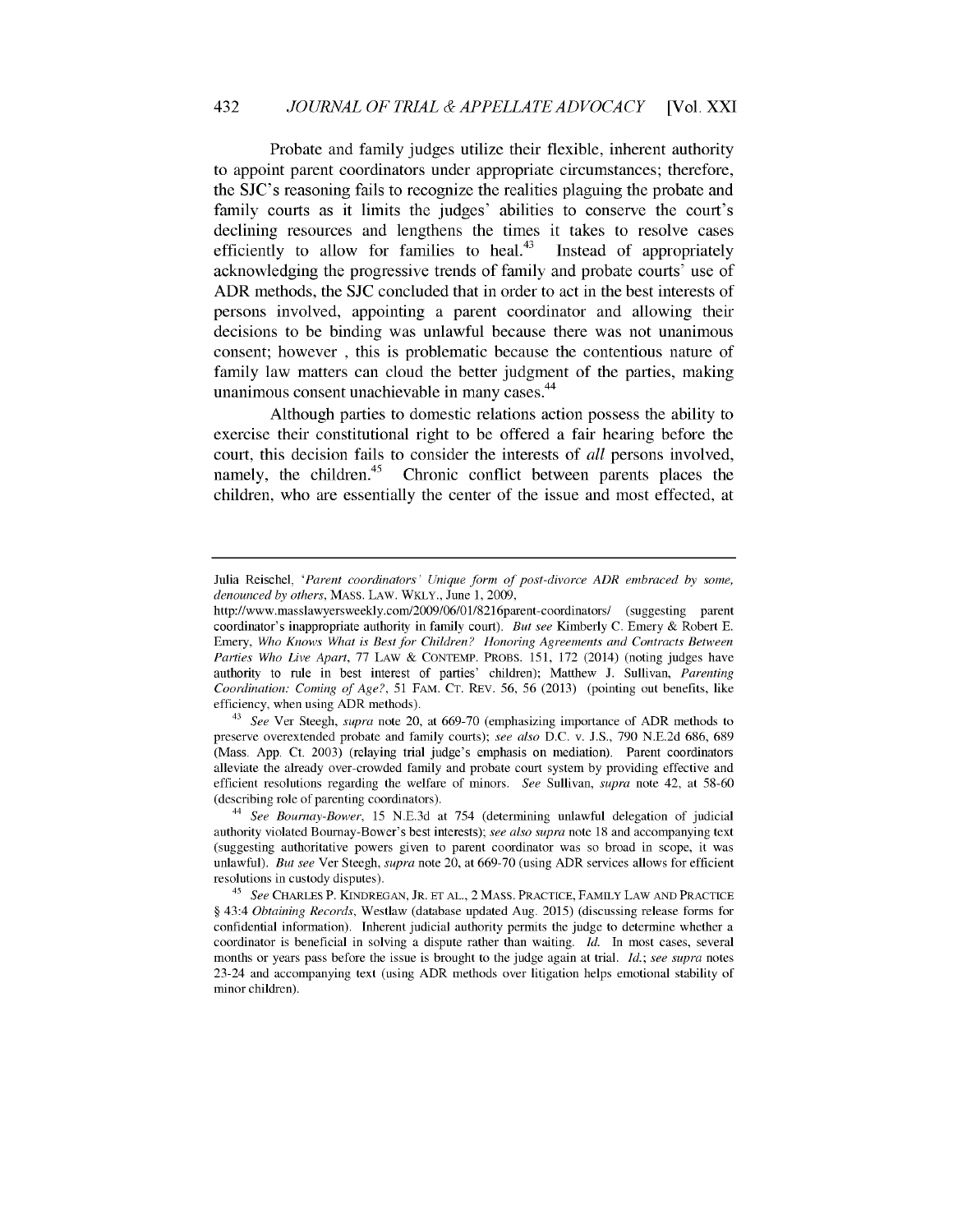risk for painful, lasting psychological and emotional trauma.<sup>46</sup> Thus, tools given to judges, such as ADR, are essential to finding quick resolutions to prolonged family conflict.<sup> $47$ </sup> This decision took away an essential tool from probate and family courts, which cannot be said to be serving best interests of the children.<sup>48</sup>

In an ideal judicial system, family and probate courts would have the proper resources to listen to all issues in a timely manner, yet the reality is that the system is overwhelmed; it lacks the immediate resources necessary to protect a child's best interest, therefore making parent coordinators essential in domestic relations issues.<sup> $49$ </sup> Going forward, the future of family litigation should not be limited in providing problemsolving solutions, but permit flexibility in allocating authority, just as the judge did in this case.<sup>50</sup> Judge selection is a rigorous process involving careful scrutiny, and we should trust that their rulings consider the best interests of all persons they are expected to serve.<sup>51</sup> To ensure fairness when people avail themselves of the judge's flexible inherent powers, the SJC should reconsider prohibiting all probate and family courts from

48 *See* Matter of Quinlan, 355 A.2d 647, 670 (N.J. 1976) (accepting court's flexible powers when dealing in the bests interest of persons in their jurisdiction); *see also* Brief for Appellee, *supra* note 8, at 15 (exercising careful creativity needed when handling highly charged emotions).

*49 See* Prescott, *supra* note 23, at 241-43 (describing pressures that lead to essential use of parent coordinators in divorce proceedings); Ver Steegh, *supra* note 20, at 669-70 (declining court resources encourages greater use of ADR services in child custody proceedings). *Pro se* parties encounter several problems without proper guidance, and thus create backlog in the court system, and unnecessary extended litigation. Ver Steegh, *supra* note 20, at 669-70.

*<sup>50</sup>See* Matter of Moe, 432 N.E.2d 712, 717-19 (1982) (citing flexibility of judges in probate and family courts to protect best interests of parties). Issues in the probate and family courts should allocate a more creative and flexible use of powers, because just like every family, no one case is the same. *See id.* at 719 (providing court has flexibility to provide whatever remedy is needed for a particular case). When dealing with matters concerning a person, the court "is not limited by any narrow bounds, but it is empowered to stretch forth its arm in whatever direction its aid and protection may be needed[.]" *ld.*

51 *See* Brief for Amici Curiae, *supra* note 34, at 10 (emphasizing careful selection of judges rigorous judge selection involving careful scrutiny).

<sup>46</sup> *See supra* note 27 and accompanying text (applying ADR as safeguard for child's wellbeing). Often, disputing parents view custody as an all-or-nothing matter, seeing one as the "winner" and the other the "loser". STAHL, *supra* note 27 at 145. This mindset reinforces splitting and competition of custody. *Id.*

*<sup>47</sup> See* Barter, *supra* note 30 (finding families agreeing to parent coordination increases favorable outcomes). Multiple ADR services are not effective enough to alleviate issues arising from high-conflict divorce. *Id.* However, parent coordination serves as an alternative to end "the revolving door of litigation." *Id.* Rather than increasing conflict, parent coordinators have the potential to decrease the conflict that arises in family court. *Id.; see* Emery, *supra* note 42, at 172 (noting judges have authority to rule in best interest in of parties' children); Prescott, *supra* note 23, at 243-44 (explaining progressive trends for using parent coordinators). Chronic conflict between parents places their children at risk for resounding traumatic emotional, economic, academic, physical, and psychological harm to their well-being. Prescott, *supra* note 23, at 241.